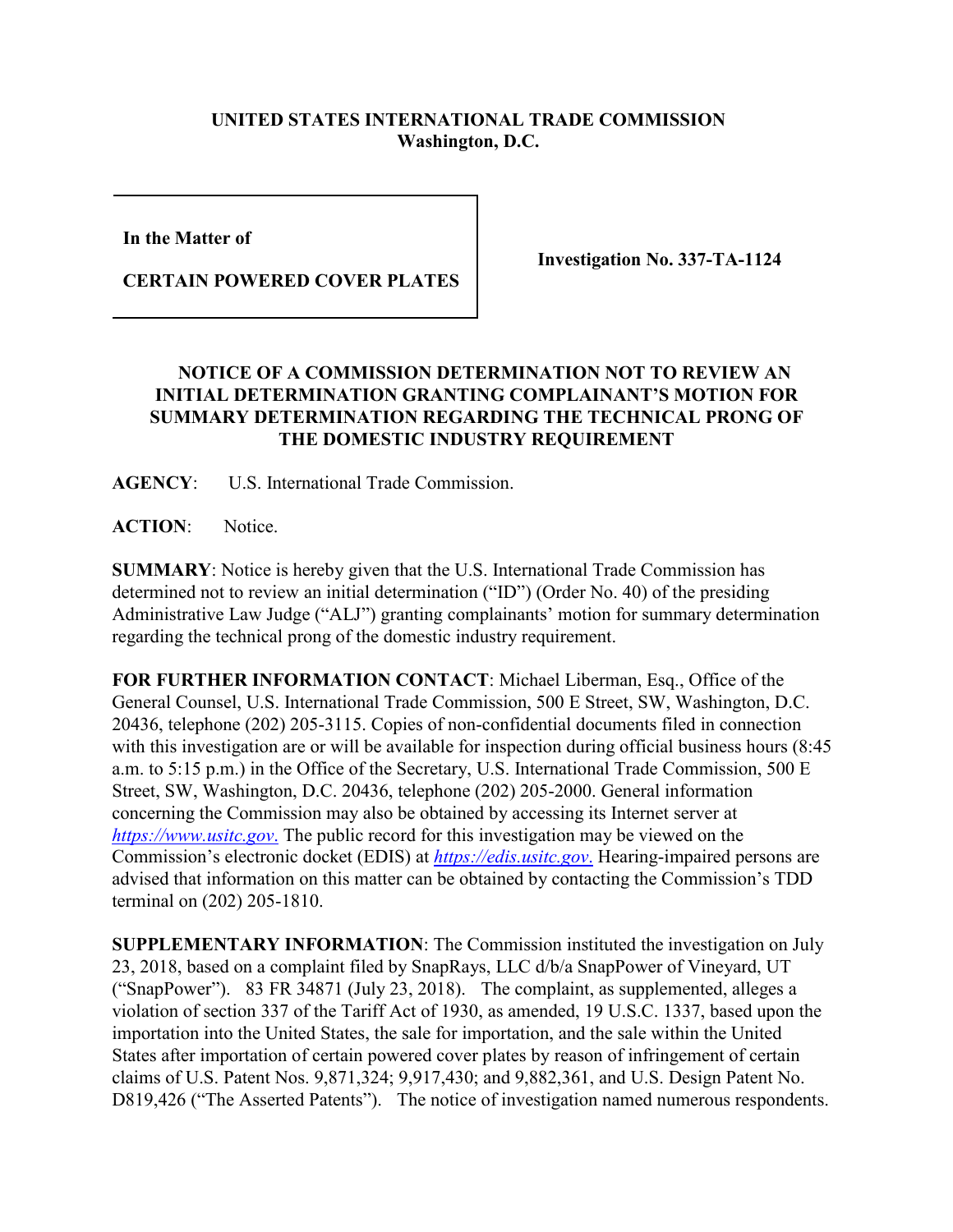The Commission's Office of Unfair Import Investigations ("OUII") also was named as a party.

On November 28, 2018, SnapPower filed its Motion for Summary Determination that SnapPower Satisfies the Technical Prong of Domestic Industry ("MSD.") On December 10, 2018, OUII filed its response supporting SnapPower's MSD.

On July 22, 2019, the ALJ issued the subject ID. The ID "provides the rationale and evidentiary support for an oral Order that granted" complainant's MSD and that was announced during a telephone conference held on January 31, 2019. ID at 1 (citations omitted). The ID notes that SnapPower's MSD asserted that "SnapPower designs, produces, and sells the following powered cover plate products: the GuideLight, including the Original GuideLight and the GuideLight 2+, the SnapPower Charger and Charger 2, the SafeLight, the GFCI GuideLight, and the SwitchLight (collectively, the 'DI Products')," and that, according to SnapPower, the DI Products practice one or more claims of the Asserted Patents. ID at 2 (citations omitted).

The ID finds that SnapPower's MSD is supported by undisputed, material evidence, including evidence provided in the Complaint that identifies the DI Products and establishes that at least SnapPower's GuideLight DI Product practices certain claims of the Asserted Patents. ID at 13 (citing Compl. ¶¶ 5, 11, 53-56, 147, Exs. 66-69). *See also id*. at 13-39 (citations omitted).

The ID notes that while SnapPower's MSD was verbally granted during a Telephone Conference on January 31, 2019, the subject ID "provides, on a claim limitation-by-limitation basis, SnapPower's undisputed, material evidence in support of that oral Order." ID at 40 (citations omitted). Accordingly, the ID grants SnapPower's MSD. *Id*.

No party petitioned for review of the ID. The Commission has determined not to review the subject ID. The Commission notes, however, that Commission Rules 210.18(f) and  $210.42(c)(1)$  provide that an administrative law judge shall grant a motion for summary determination by issuing an initial determination. 19 CFR 210.18(f), 210.42(c)(1). Commission Rule 210.42(d) specifies that an initial determination "shall include: an opinion stating findings (with specific page references to principal supporting items of evidence in the record) and conclusions and the reasons or bases therefor necessary for the disposition of all material issues of fact, law, or discretion presented in the record[.]" 19 CFR 210.42(d). The Commission expects all required elements of an initial determination, including both the grant of a motion and the reasons therefor, to appear in a single written document, in accordance with Commission rules. Preferably, the initial determination should be issued before the evidentiary hearing begins to permit adequate time for potential Commission review.

The authority for the Commission's determination is contained in section 337 of the